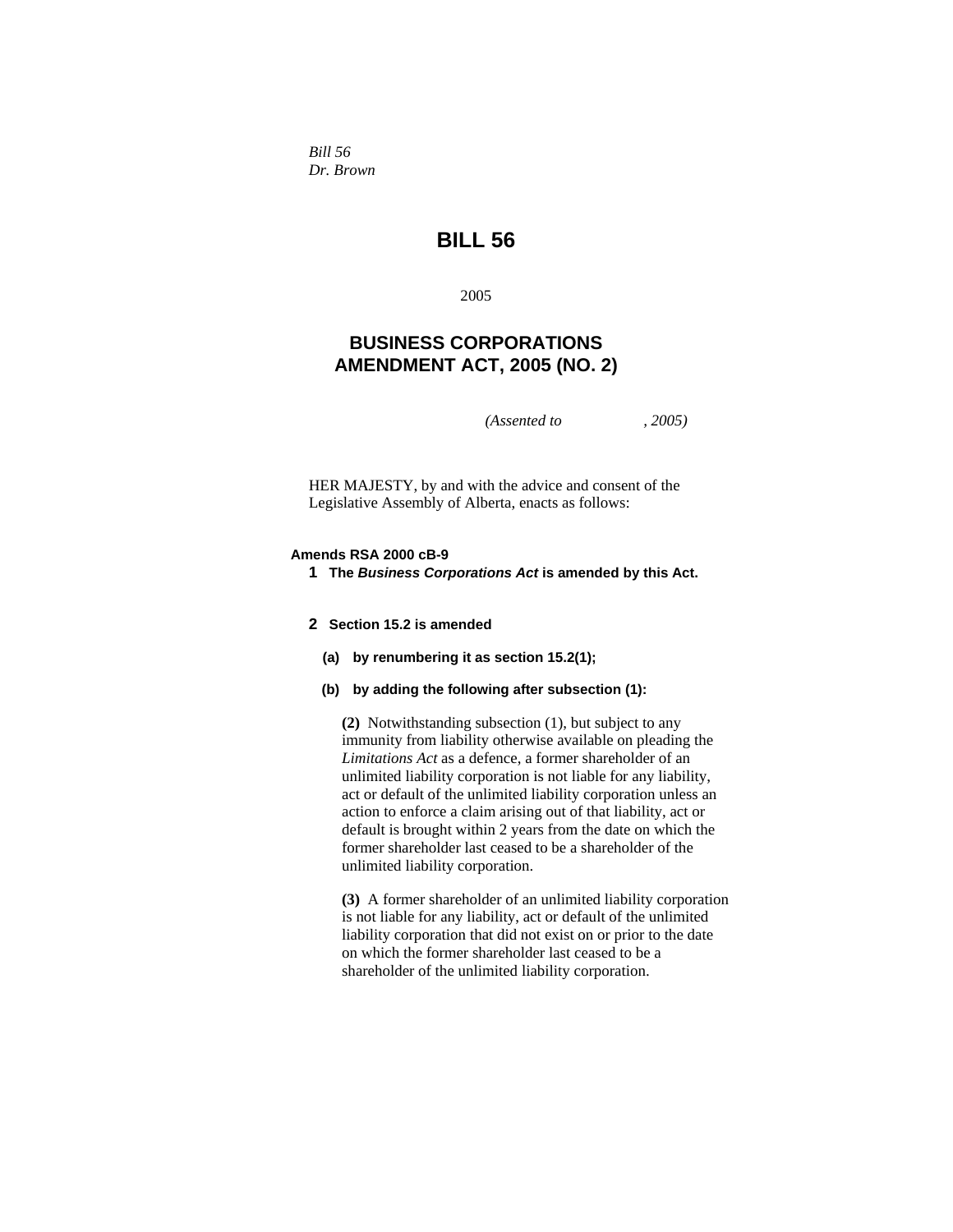**3 Section 15.7(b) is amended by striking out** "including a past shareholder" **and substituting** "including a former shareholder who last ceased to be a shareholder within 2 years prior to the date of dissolution".

#### **4 Section 136 is amended**

#### **(a) in subsection (1)**

- **(i) by striking out** "A registered shareholder or beneficial owner of shares entitled to vote at an annual meeting of shareholders" **and substituting** "A registered holder of shares entitled to vote at an annual meeting of shareholders, or a beneficial owner of shares,";
- **(ii) in clauses (a) and (b) by striking out** "registered shareholder" **and substituting** "registered holder";

# **(b) by repealing subsection (4) and substituting the following:**

**(4)** A proposal may include nominations for the election of directors if the proposal is signed by one or more registered holders of shares representing in the aggregate not less than 5% of the shares or 5% of the shares of a class of shares of the corporation entitled to vote at the meeting to which the proposal is to be presented, or by beneficial owners of shares representing in the aggregate the same percentage of shares, but this subsection does not preclude nominations made at a meeting of shareholders.

**5 Section 140(4) is amended by striking out** "the telephone corporation" **and substituting** "the corporation".

**6 Section 142(1) is amended by adding** ", but the beneficial owners of shares do not hereby acquire the direct right to vote at the meeting that is the subject of the requisition" **after** "in the requisition".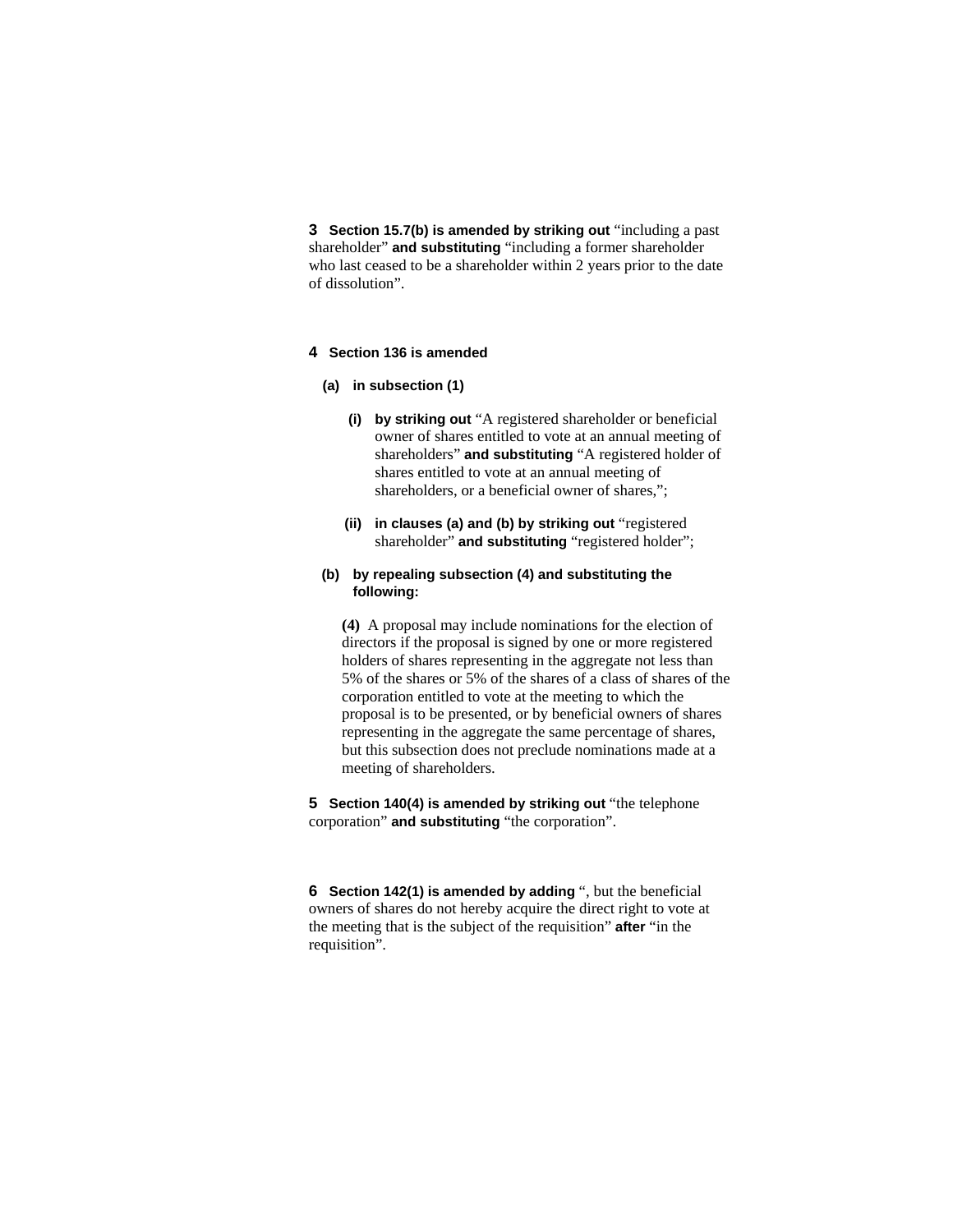# **7 Section 191 is amended**

- **(a) in subsection (1) by adding the following after clause (b):**
- (b.1) amend its articles under section 173 to add or remove an express statement establishing the unlimited liability of shareholders as set out in section 15.2(1),
- **(b) in subsection (6) by adding** ", or to fix the time at which a shareholder of an unlimited liability corporation who dissents under this section ceases to become liable for any new liability, act or default of the unlimited liability corporation" **after** "under this section";
- **(c) in subsection (13) by striking out** "and" **at the end of clause (b), adding** "and" **at the end of clause (c) and adding the following after clause (c):**
	- (d) fixing the time at which a dissenting shareholder of an unlimited liability corporation ceases to become liable for any new liability, act or default of the unlimited liability corporation.

### **Explanatory Notes**

**1** Amends chapter B-9 of the Revised Statutes of Alberta 2000.

**2** Section 15.2 presently reads:

*15.2 The liability of each of the shareholders of a corporation incorporated under this Act as an unlimited liability corporation for any liability, act or default of the unlimited liability corporation is unlimited in extent and joint and several in nature.* 

**3** Section 15.7 presently reads:

*15.7 Section 227 applies to a body corporate that before its dissolution was an unlimited liability corporation, and in addition*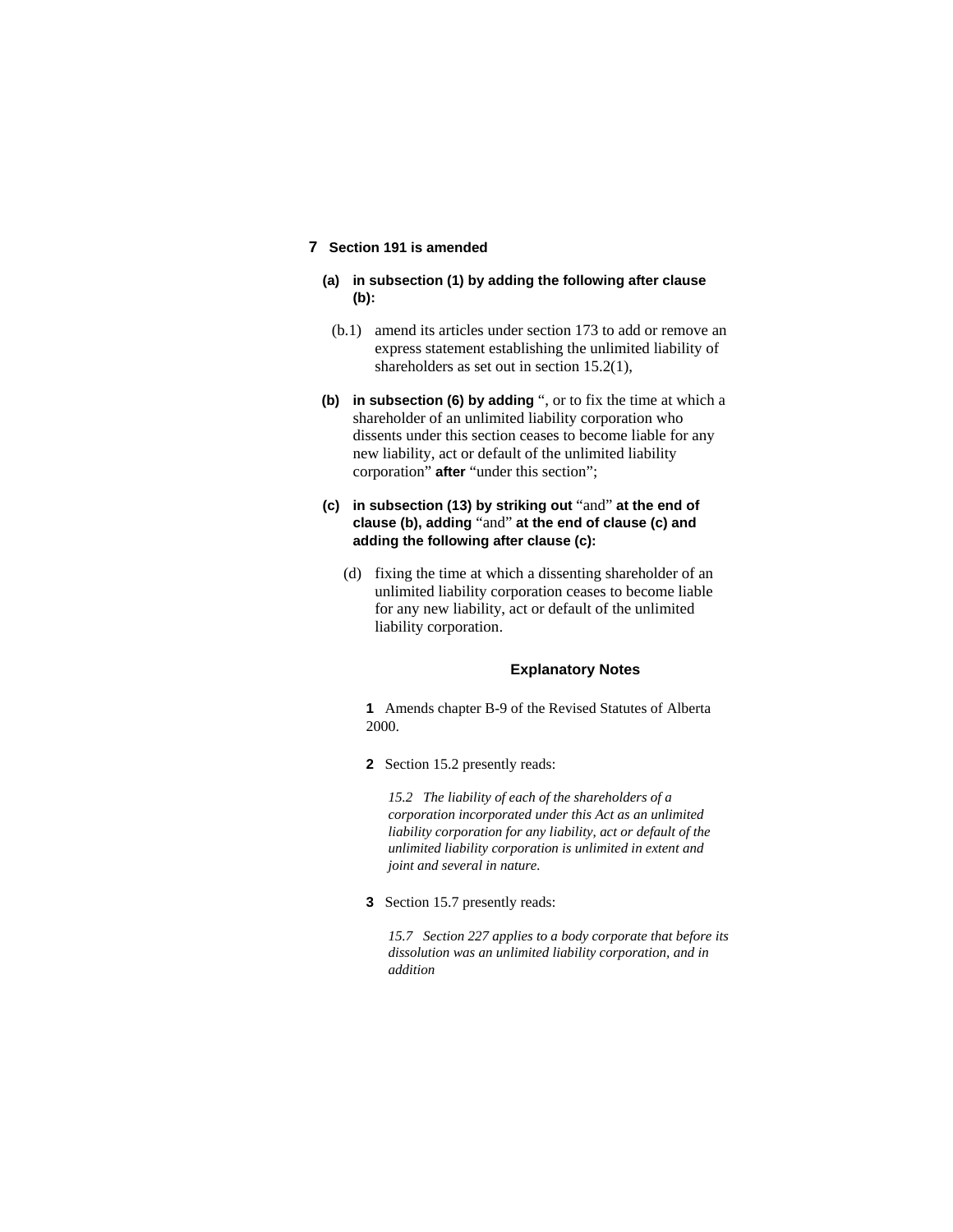- *(a) the liability of the shareholders for obligations of the unlimited liability corporation arising from actions and proceedings commenced by or against it before its dissolution or within 2 years after its dissolution is unlimited, and*
- *(b) any shareholder, including a past shareholder, may be held responsible for the full amount of any claim against the unlimited liability corporation that originated before dissolution, regardless of the amount, if any, received by the shareholder on the distribution of the corporation's property at dissolution.*
- **4** Section 136(1) and (4) presently read:

*136(1) A registered shareholder or beneficial owner of shares entitled to vote at an annual meeting of shareholders may* 

- *(a) submit to the corporation notice of any matter related to the business or affairs of the corporation that the registered shareholder or beneficial owner of shares proposes to raise at the meeting, referred to in this section as a "proposal", and*
- *(b) discuss at the meeting any matter in respect of which the registered shareholder or beneficial owner of shares would have been entitled to submit a proposal.*
- *(1.1) To be eligible to make a proposal a person must* 
	- *(a) be a registered holder or beneficial owner of the prescribed number of shares for the prescribed period,*
	- *(b) have the prescribed level of support of other registered holders or beneficial owners of shares,*
	- *(c) provide to the corporation his or her name and address and the names and addresses of those registered holders or beneficial owners of shares who support the proposal, and*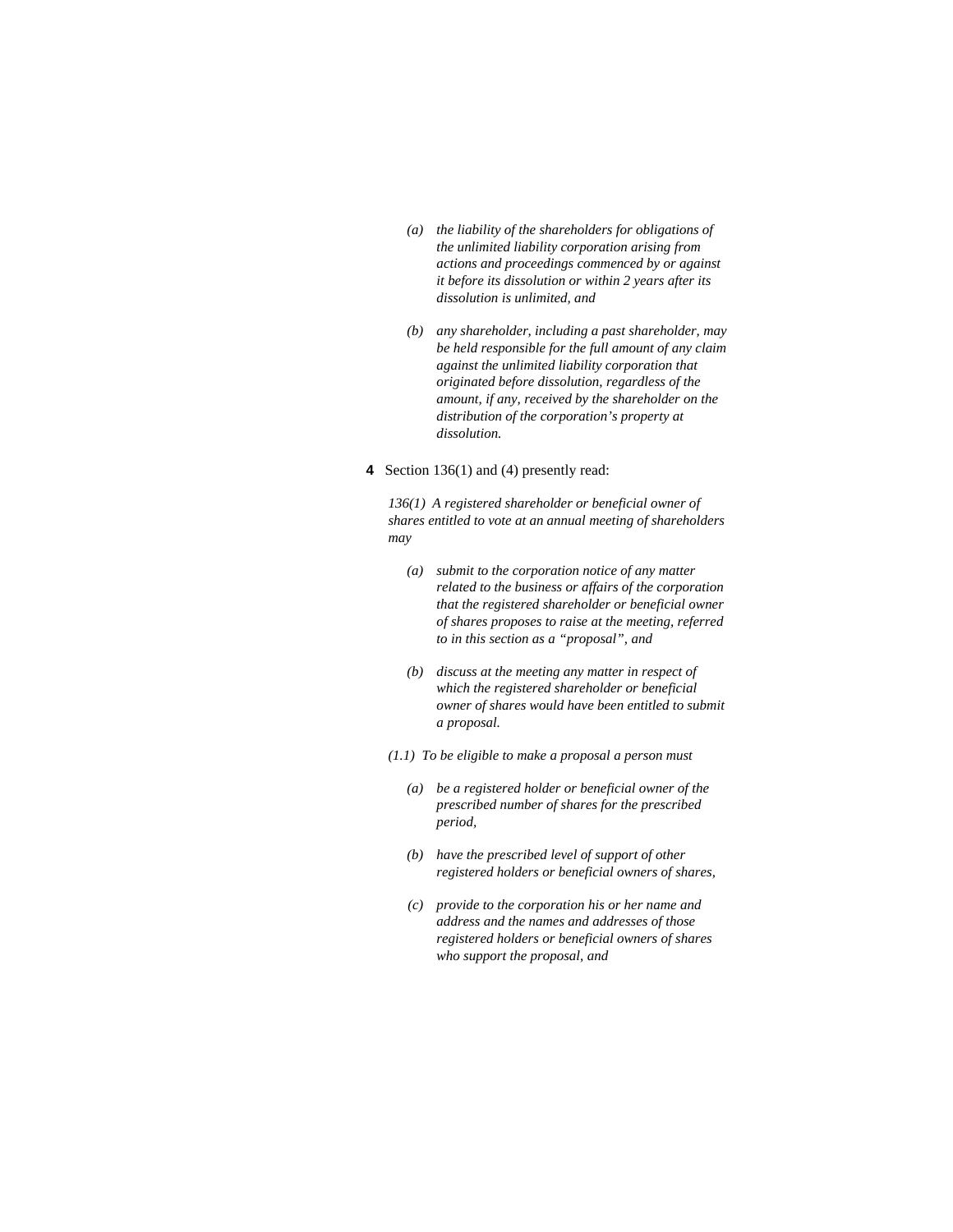*(d) continue to hold or own the prescribed number of shares up to and including the day of the meeting at which the proposal is to be made.* 

*(4) A proposal may include nominations for the election of directors if the proposal is signed by one or more holders of shares representing in the aggregate not less than 5% of the shares or 5% of the shares of a class of shares of the corporation entitled to vote at the meeting to which the proposal is to be presented, but this subsection does not preclude nominations made at a meeting of shareholders.* 

### **5** Section 140(4) presently reads:

*(4) Notwithstanding subsection (1), unless the bylaws provide otherwise, any vote referred to in subsection (1) may be held, in accordance with the regulations, if any, entirely by electronic means, telephone or other communication facility, if the telephone corporation makes such a communication facility available.* 

#### **6** Section 142(1) presently reads:

*142(1) The registered holders or beneficial owners of not less than 5% of the issued shares of a corporation that carry the right to vote at a meeting sought to be held may requisition the directors to call a meeting of shareholders for the purposes stated in the requisition.* 

**7** Section 191 presently reads in part:

*191(1) Subject to sections 192 and 242, a holder of shares of any class of a corporation may dissent if the corporation resolves to* 

- *(a) amend its articles under section 173 or 174 to add, change or remove any provisions restricting or constraining the issue or transfer of shares of that class,*
- *(b) amend its articles under section 173 to add, change or remove any restrictions on the business or businesses that the corporation may carry on,*